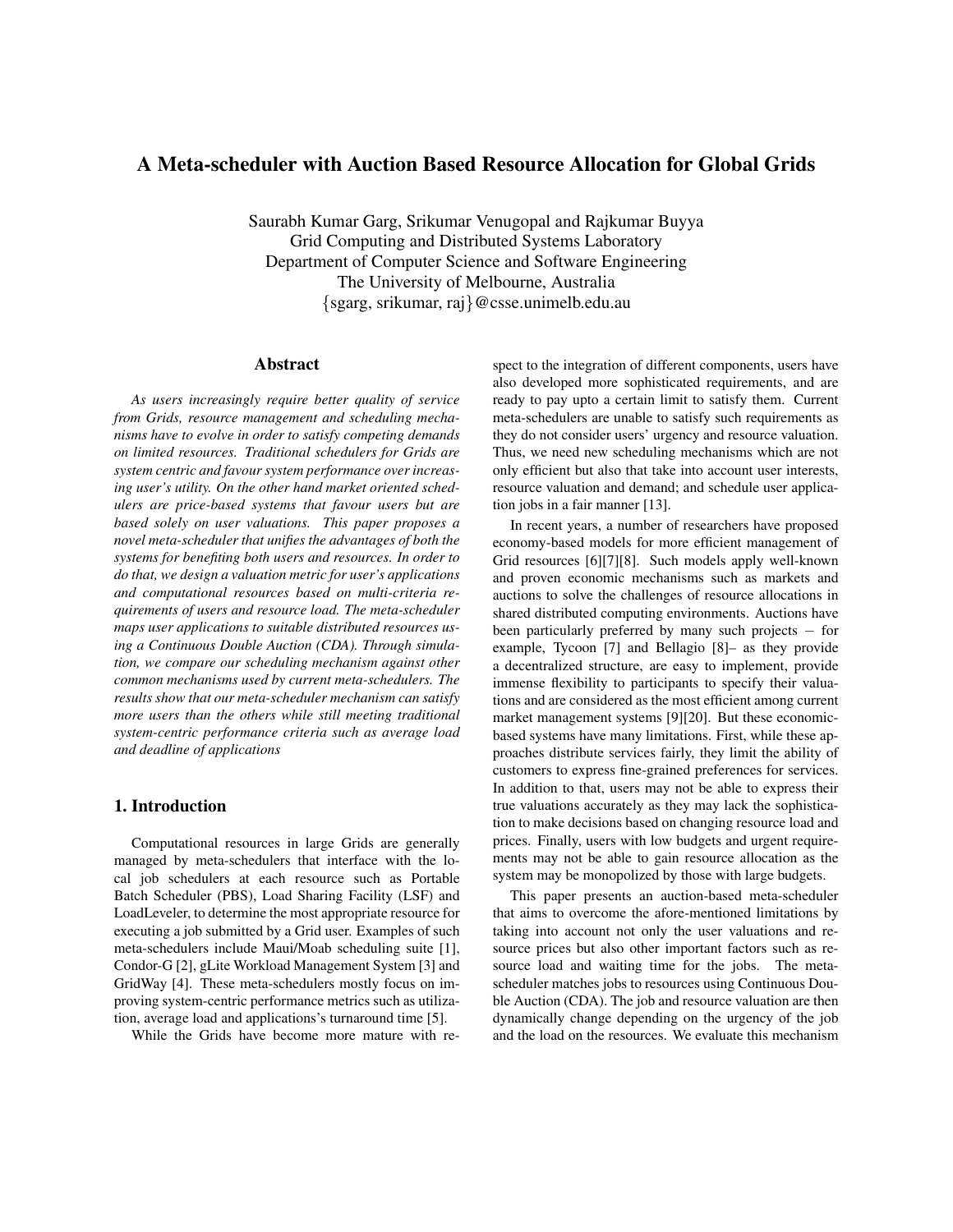through extensive simulations using real workload traces and show how the meta-scheduler manages different user requirements in a scenario where the demand for the resources exceeds the supply. Therefore, the main contribution of this paper is the design of a dynamic auction-based meta-scheduling mechanism that internally computes valuation of user applications and resources and performs better than classical scheduling mechanisms in similar conditions.

In the next section, we discuss related scheduling and economy-based resource management projects. Section III presents the system model and details of our scheduling mechanism are presented in Section IV. Sections V presents the experimental setup used for performance evaluation and section VI discusses the results. Finally, we conclude the paper and present future steps in this direction.

## 2. Related Work

Moab [1] is an advanced meta-scheduler that allows distributed workloads to be run across independent clusters. GridWay [4] is a light-weight meta-scheduler that follows the "greedy approach" to schedule various user applications in round robin manner. However, GridWay does not currently support scheduling mechanisms that schedule a user application considering QoS requirements of other concurrent user applications. gLite Workload Management System (WMS) [3] is part of the EGEE (Enabling Grids for E-Science) toolkit that is used to manage large computing installations extending across hundreds of sites. It uses eager and lazy policies for scheduling jobs to individual resources. Eager scheduling means that a job is bound to a resource as soon as possible and once the decision has been taken, the job is passed to the selected resource for execution. Lazy scheduling waits for a resource to become available before it is matched to the submitted job. The Community Scheduler Framework (CSF) [21] coordinates communications among multiple heterogeneous schedulers that operate at the cluster level. It supports LSF, open PBS and Grid Engine (SGE). In all the above schedulers, while jobs are matched to resources according to system requirements such as memory and number of nodes required, the urgency and priority assigned by the users generally given less prominence. Thus, these schedulers are not suitable for environments with multiple users having different QoS requirements and competing for the same resources as they do not differentiate between users with different requirements. Consequently, researchers have been examining the appropriateness of 'market-inspired' resource management techniques to ensure that users are treated fairly.

Many market-based approaches [6] have been proposed for resource allocation on resources and other distributed systems like Grids. REXEC [13] and Tycoon [9] are proportional share systems in which a task is allocated a share of the resource depending on the proportion of its bid (price) to the total sum of the bids of all tasks executing on that server. LibraSLA [5] prioritizes users on the basis of job deadlines and the user-specified penalties for not meeting them. Bellagio [10] is a system that seeks to allocate resources for distributed computing infrastructures in an economically efficient fashion to maximize aggregate end-user utility. It uses second-price auctions to encourage users to reveal their true valuations of the resources.

Within these systems, users provide job valuations whereas in our mechanism, the meta-scheduler computes its own valuations for user applications based on user input and system conditions. The Valuations are invisible to users or resources. Also, REXEC, Tycoon and LibraSLA primarily aim to improve the profitability and utilisation of the resource providers while our meta-scheduler aims to benefit both the users and the resources.

The auction-based mechanisms have been the subject of many previous studies. Grosu, et al. [14] compare resource allocation protocols using First-Price, Second-Price Vickery and Double Auctions (DA). They show that DA favors both users and resources while First-price Auction is biased towards resources and Vickery auction favors users. Gomoluch, et al. [15] compared CDA with Proportional Share Protocol for resource allocation and concluded that CDA performs better in most of cases. Kant, et al. [16] compared three different Double Auction protocols and concluded that the CDA protocol performs better than the others in terms of resource utilization, resource profit and spent budget. Pourebrahimi, et al. [17] used CDA for resource allocation on grids that employed a pricing mechanism based on historical data. Therefore, we have opted for CDA as the basic mechanism for our meta-scheduler. Our meta-scheduling environment is closest to that of GridWay [4] but we have used CDA-based mechanism to allocate resources to users.

Our work is quite different from other market-based systems as the auction mechanism is invisible to both the users and the resources. Moreover, our meta-scheduler assigns values to applications and resources based on dynamic conditions such as resource load, demand and supply of resources, and deadline of user applications.

### 3. The Meta-Scheduling System

The meta-scheduler presented follows the model commonly found in large computing installations across educational and research institutions [18]. In this model, resources are managed at different sites by administrators (Service Providers) who have to cater to the user's needs at their site. Batch scheduling systems that manage these resources are generally organised as a collection of useraccessible job queues where a queue may allow submission of only those jobs that meet certain criteria (e.g. within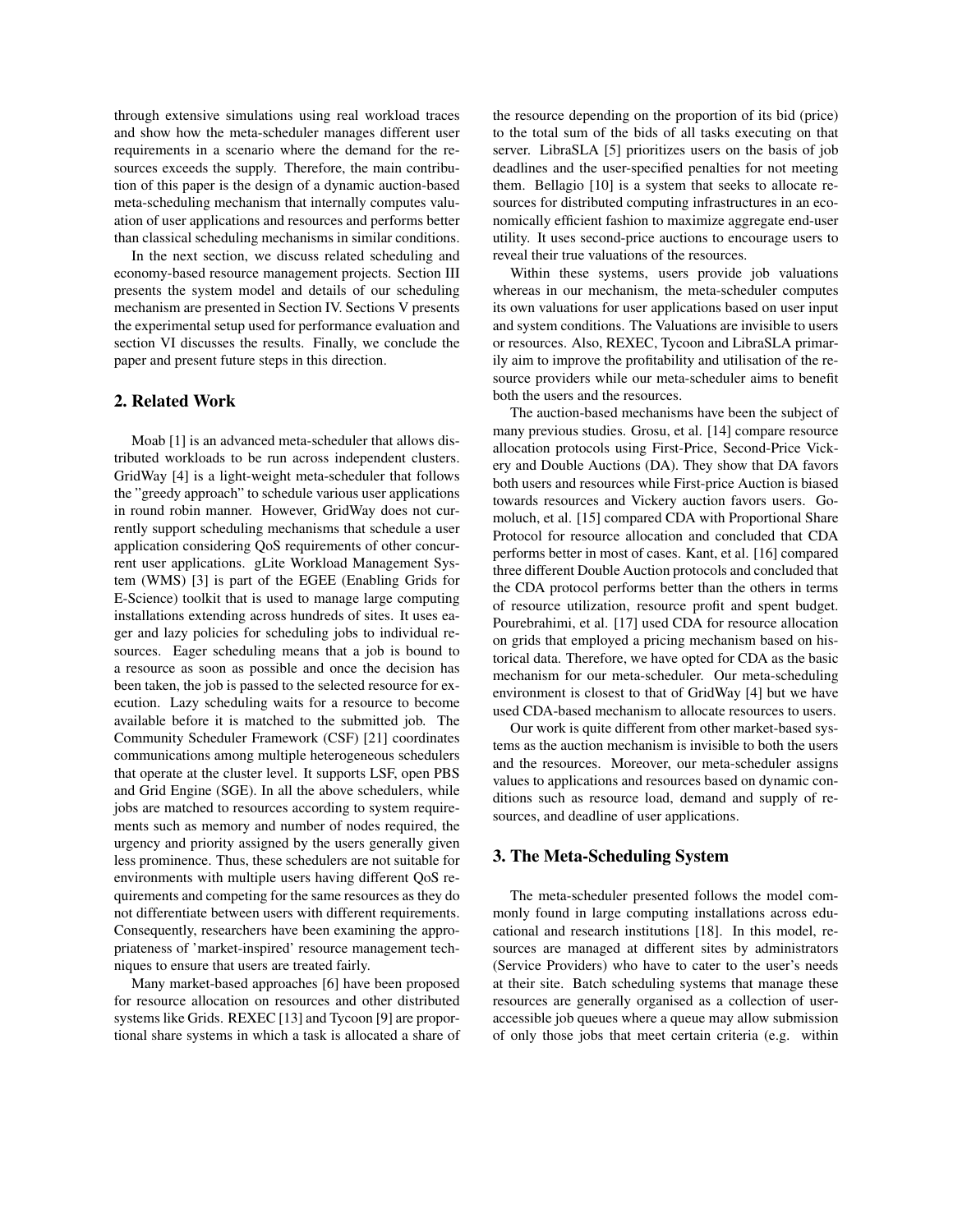

**Figure 1. The DAM's mechanism**

a maximum job size) [19]. Providers assign queues for exclusive use of the meta-scheduler, and supply information about load and waiting times of each such queue to the meta-scheduler at regular intervals. Providers also supply an initial valuation (cost) to meta-scheduler for running a job in a queue based on their estimation of the relative strength of their resources. Users submit their applications to the meta-scheduler for execution within some deadline at the resources in the computing installation/Grid.The deadline is estimated by a user on the basis of expected execution time of the application and his/her urgency. The user's application is valued on the basis of the result urgency and the information provided by the meta-scheduler, about the costs of using the resources at regular time-intervals. In the current system, we assume user applications to follow the Bagof-Tasks (BoT) model, that is, the tasks within the application are translated to independent jobs on the Grid resources [22]. The meta-scheduler uses the information supplied by the providers and the users to match jobs to the appropriate queues on the resources. The meta-scheduler calculates its own valuation for the resources and user applications.The meta-scheduler acts as an auctioneer that matches jobs to resources using a CDA mechanism. The objective of the meta-scheduler is to conduct the resource allocation fairly so that the maximum number of applications is completed and the QoS requirements of users are met. It also aims to distribute the load fairly across the different resources. Figure 1 shows the elements of the meta-scheduler, which can be divided into three parts: (1) collection: meta-scheduler collects queue informations, (2) valuation: assign values to the user applications and resource queues, and finally, (3) matching using CDA. In the Figure 1,  $U_n$  represents user application,  $a_k$  and  $b_n$  represent ask and bid, and  $mQ_k$  represents resource queue. At regular intervals (or scheduling intervals), the meta-scheduler matches the jobs to the resource queues if the deadline constraint of the application is satisfied. If a job cannot be matched, then it is considered in the next scheduling interval.

### 3.1. Continuous Double Auction (CDA)

In a CDA, both sellers and buyers submit bids to an auctioneer who continually ranks them from highest to lowest in order to generate demand and supply profiles. From the profiles, the maximum quantity exchanged can be determined by matching selling offers or asks, starting with lowest price and moving up, with the demand bids, starting with highest price and moving down. This format allows buyers to make offers and sellers to accept those offers at any particular moment.

An auctioneer clears asks and bids continuously as they arrive. When it receives a new bid  $b_i$ , it searches for an ask  $a_j$  lesser than bid  $b_i$ . If it finds one, it sends the match to the bidder with a trading price that is generally the average of the bid and the ask values. Otherwise,the bid is rejected. When it receives a new ask  $a_i$ , it searches for a bid  $b_j$  greater than  $a_i$ . If it finds such a bid, it sends the match to the supplier, otherwise the ask will be inserted in the ask list.

We have used a slightly different version of this double auction mechanism in our scheduler mechanism. The CDA is held at regular scheduling intervals and all the bids are matched at the end of these intervals.Within our metascheduler job valuation is considered as a bid while resource valuation is considered as an ask.

#### 3.2. Pricing Mechanism

The Grid services may be priced based on the cost of infrastructure, and economic factors like supply and demand. However, user needs and urgency, and simultaneously, efficient utilization of Grid services must be reflected through pricing (valuation) of user applications and resources. Therefore, the meta-scheduler must generate a pricing metric for both users and resources that takes into account all these constraints. This pricing is dynamic, that is, in each scheduling cycle; it gets updated based on various parameters, and the dynamic demand and supply of system.

Valuation (Pricing) of Resources: In order to balance load across independent grid services, the meta-scheduler tries to submit more jobs to the least loaded resources. Also, the most urgent job must be matched to the fastest queue. Therefore, the valuation of resources should be such that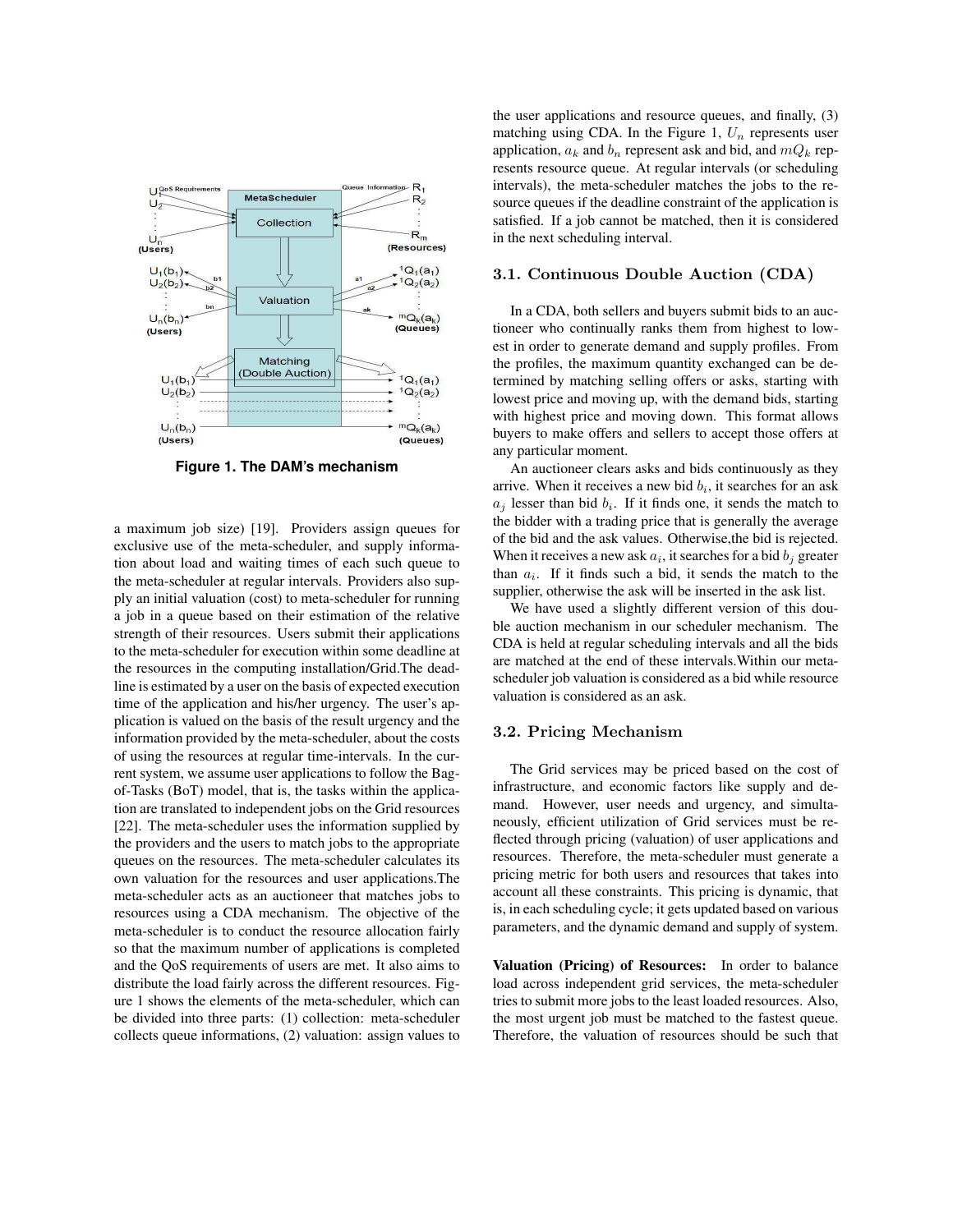the resource with minimum load should get minimum value (as in CDA, the maximum bid is matched to minimum ask). Therefore,  $P_R(t)$ , the price of a resource at time, is determined by the following:

$$
P_R(t) \propto w_{R(t-1)},
$$
 where  $w_{R(t-1)}$  is average queue  
waiting time,  

$$
P_R(t) \propto \frac{Denand}{Supply},
$$

$$
P_R(t) \propto c_R,
$$
 where  $c_R$  is initial price given by  
the resource,  

$$
P_R(t) \propto l_{(t-1)},
$$
 where is  $l_{(t-1)}$  load of resource,

After combining above equations, we get the price metric for the clusters as:

$$
P_R(t) = K \times w_{R(t-1)} \times c_R \times l_{(t-1)}
$$
 (1)

where  $K$  is a proportionality constant.

Algorithm 1: Pseudo code for DAM

| 1              | ScheduleList $\leftarrow$ null;                    |  |  |
|----------------|----------------------------------------------------|--|--|
| $\overline{2}$ | while current_time ; next_schedule_time do         |  |  |
| 3              | RecvResourcePublish(Pj)//from providers            |  |  |
| 4              | RecvJobQos(Qj)//users                              |  |  |
| 5              | endw                                               |  |  |
| 6              | CalculateDemand (Qj)                               |  |  |
|                | 7 CalculateSupply(Pj)                              |  |  |
|                | 8 UpdateBidPrices(Qj)                              |  |  |
|                | 9 UpdateAskPrices(Pj)                              |  |  |
|                | 10 List asks $\leftarrow$ Sort_Asks $(Pi)$         |  |  |
|                | 11 List bids $\leftarrow$ Sort_Bids(Oj)            |  |  |
|                | 12 Let $j=0$ //pointer to resource list a?asks(j)  |  |  |
|                | 13 n=availableQueueSlots(a)                        |  |  |
| 14             | foreach bid i in list bids do                      |  |  |
| 15             | $b \leftarrow bids(i)$ foreach task j of bids b do |  |  |
| 16             | if $n \neq 0$ then                                 |  |  |
| 17             | if $a.value();b.value$ then                        |  |  |
| 18             | if check_Deadline( $i$ ,a) then                    |  |  |
| 19             | Schedule $j=Assigma$ Resource $(i,a)$              |  |  |
| 20             | addinSchedulelist(Schd_List)                       |  |  |
| 21             | $n-$                                               |  |  |
| 22             | else                                               |  |  |
| 23             | Goto line 37                                       |  |  |
| 24             | endif                                              |  |  |
| 25             | else                                               |  |  |
| 26             | if $IsEmpty(asks)$ then                            |  |  |
| 27             | hreak                                              |  |  |
| 28             | else                                               |  |  |
| 29             | $1++$                                              |  |  |
| 30             | $a \leftarrow a$ sks $(i)$                         |  |  |
| 31             | endif                                              |  |  |
| 32             | endif                                              |  |  |
| 33             | else                                               |  |  |
| 34             | endif                                              |  |  |
| 35             | endfch                                             |  |  |
| 36             | endfch                                             |  |  |
| 37             | foreach element in Schd_List do                    |  |  |
| 38             | notifyuser()                                       |  |  |
| 39             | endfch                                             |  |  |
|                |                                                    |  |  |

Valuation (Pricing) of User Application: As discussed previously, each user submits to the meta-scheduler his/her budget  $(b_u)$ , deadline  $(d_u)$ , application length  $(l_u)$ , and the number of nodes required  $(n_u)$ . Let  $P_u(t)$  be the valuation of the user application. As user applications with the maximum budget must be given higher priority,

 $P_u(t) \propto b_u$ 

Also, the more urgent a job, higher its priority, therefore,

$$
P_u(t) \propto \frac{1}{d_u - T_t}
$$

where  $T_t$  is the current time. A user application that has waited longer gains higher priority.

 $P_u(t) \propto T_t - S_t$ , where  $S_t$  is the time the application was submitted.

Finally, as the valuation is based on the demand and supply of resources (clusters) in the system,

 $P_u(t) \propto \frac{Denand}{Supply}$ , where *Demand* is total number of task to allocate and Supply is the total number of CPUs in all resources.

Therefore, we get the following metric for pricing of user applications,

$$
P_u(t) = k_u \times b_u \times \frac{1}{d_u - T_t} \times \frac{Demand}{Supply} \times (T_t - S_t)
$$
 (2)

# 3.3. DAM: Double Auction-based Metascheduling

DAM algorithm uses the valuation metric given in Equations (1) and (2) to assign valuation to user applications and grid resource queues at the end of every scheduling interval. These valuations are used to match each component job of the user application to suitable resource queues. Algorithm 1 shows the scheduling mechanism in the meta-scheduler. The meta-scheduler schedules the user applications on independent resources at discrete time intervals (Line 2). In each interval, the meta-scheduler waits for user's request for resources (Line 4) and the information about the waiting times in each of the resource queues supplied by the corresponding provider (Line 3). At the end of scheduler interval, the meta-scheduler calculates the demand for resources and their supply (Line 6-7). The meta-scheduler uses supply and demand information to assign values to user applications (bids) and to each resource's queue(asks) using the pricing mechanisms presented in the previous section (Line 8-9). Then, all asks are sorted in ascending order (Line 10) and all bids are sorted in descending order (Line 11). For each bid (or a job in a user application), the meta-scheduler finds an ask (or a resource queue) of a lesser price than the valuation (Lines 18-19). It then checks that the deadline for the application is not violated by the assignment (Line 20).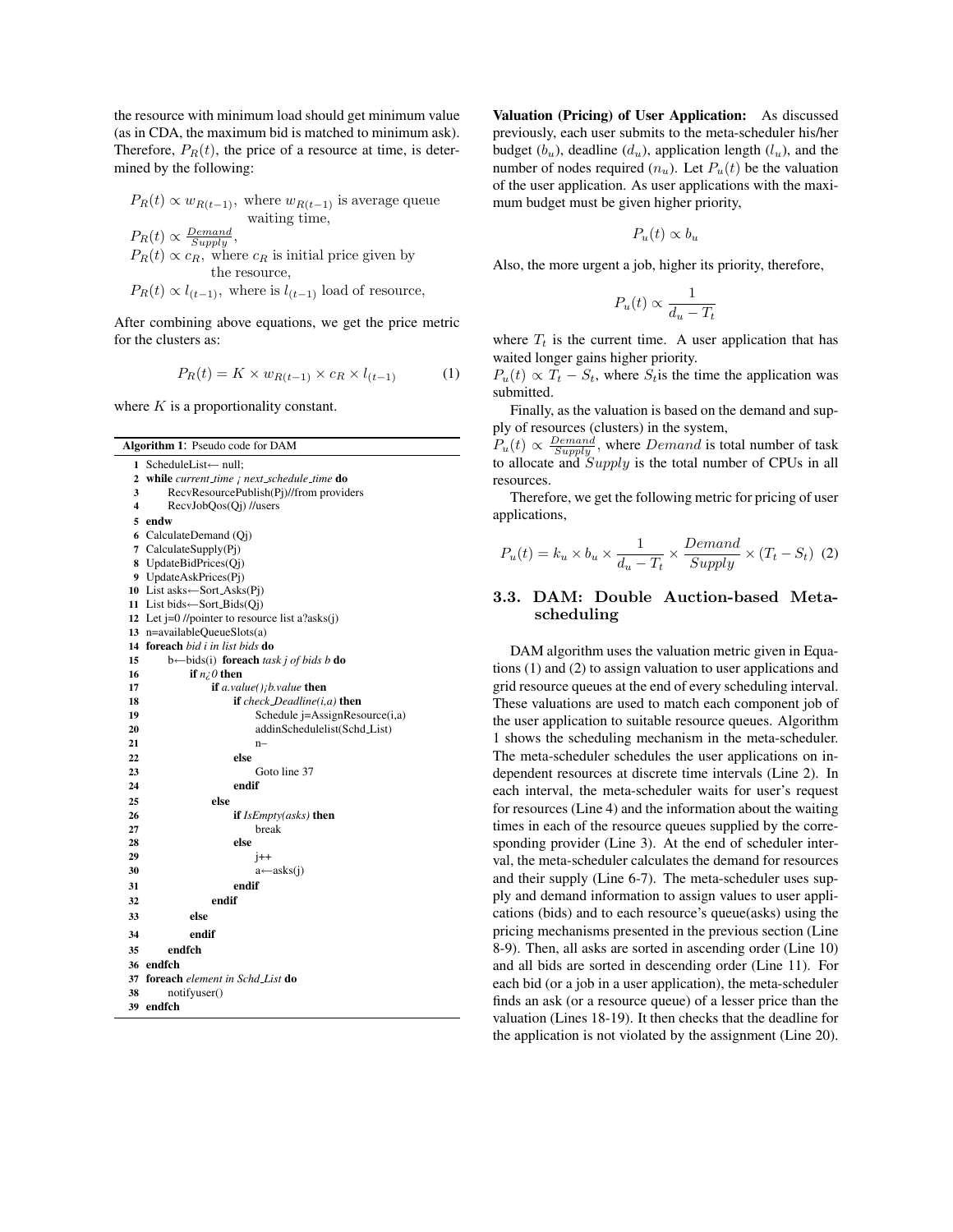If so, the job is then assigned to a slot in that queue (Line 21) and this assignment is added to the schedule list (Line 22). If the deadline check fails, then, due to the manner in which the pricing was performed, no other ask can be matched to the job's bid (Line 25). Therefore, the job is removed from the bids list for that scheduling interval.

Complexity of meta-scheduling mechanism and matching: Let n be the number of user applications with total N tasks. Let m be the number of resources each containing q number of queues.The main operations performed during meta-scheduling are:

- 1. The calculation of demand and supply which are of order *O(qm+n).*
- 2. The valuation of user application is of order *O(n)*
- 3. The valuation of cluster's queue is *O(mq)*
- 4. The sorting of asks and bids is of *O(n*log*n+mq*log*(mq))*
- 5. Matching in worst case is of order *O(N)* when all tasks are matched to corresponding queue slots.

Therefore, the resultant complexity of the meta-scheduling mechanism is summation of time order of above operations i.e.

 $[O(qm + n) + O(n) + O(mq) + O(n \log n + mq \log(mq))]$  $+O(N) = O(n \log n + mq \log(mq) + N)$ 

# 4. Experimental Configuration

We use GridSim [23] to simulate our double auctionbased mechanism for matching user applications with Grid resources. Our experiments employ real workload traces gathered from existing supercomputers and collected in the Parallel Workload Archive [24]. For this experiment, we have selected a subset of 500 applications (associated with each user) from the trace of the Linux cluster (Thunder) at LLNL for the duration between February and June 2007 [24]. Since the workload trace does not contain any information about the user's deadline and budget, these were generated using a uniform random distribution. For a user application with a runtime r, the deadline was generated randomly with uniform distribution between r and 3r. The average initial budget given by the user varies between 90000 and 160000 currency units. The user budgets are assigned so that at least half of users can afford to execute their application on the resources with highest valuation. The user's application's runtime, number of processing elements (PEs) required and submission times are taken from the workload traces. The user application is modelled as a Bag-of-Task application, consisting a set of independent jobs, the size of which is the same as the number of processors required by the application. Therefore, a total of 30,000 jobs were simulated through these experiments. The computing installation modelled in our simulation is that of a subset of the European Data Grid 1 test bed that contains 8 Grid resources spread across six countries connected via high capacity network links. The configurations assigned to the resources in the testbed for the simulation are listed in Table 1. The configuration of each resource is decided so that the modelled test bed would reflect the heterogeneity of platforms and capabilities that is normally the characteristic of such installations. All the resources were simulated as clusters of PEs that employed easy backfilling policies in order to improve responsiveness. The PEs associated with each cluster in Table 1 are allocated exclusively to the meta-scheduler. It can be presumed that each cluster has a separate set of PEs assigned exclusively to local users. We have sub-divided the allocated PEs of each cluster into 3 queues in ratio of 1:2:3 of the total number of PEs in the cluster. Within these experiments, the clusters are dedicated to Grid users, and therefore, do not have any load from local users. The processing capabilities of the processors were rated in terms of Million Instructions per sec (MIPS) so that the application requirements can be modeled in Million Instructions (MI). The average initial valuations that are assigned to each resource is between 4.5 and 9.5 currency units per processor per second. We have compared our scheduling mechanism

**Table 1. Simulated EDG Testbed Resources**

| Table T. Silliulated EDG Testbed Resources |                         |            |               |  |
|--------------------------------------------|-------------------------|------------|---------------|--|
|                                            | <b>Resource</b><br>name | Number. of | <b>Single</b> |  |
|                                            | (location)              | nodes      | PE rating     |  |
|                                            |                         |            | (MIPS)        |  |
|                                            | RAL(UK)                 | 2050       | 1140          |  |
|                                            | Col-<br>Imperial        | 2600       | 1330          |  |
|                                            | lege(UK)                |            |               |  |
|                                            | NorduGrid (Norway)      | 650        | 1176          |  |
|                                            | NIKHEF<br>(Nether-      | 540        | 1166          |  |
|                                            | lands)                  |            |               |  |
|                                            | Lyon (France)           | 600        | 1320          |  |
|                                            | Milano (Italy)          | 350        | 1000          |  |
|                                            | Catania (Italy)         | 200        | 1330          |  |
|                                            | Padova (Italy)          | 250        | 1200          |  |

to four other mechanisms for these experiments:

- Shortest Job First (SJF): In this mechanism, the jobs are prioritized on the basis of estimated runtime. This is very common algorithm used by resource management systems.
- First Come First Serve (FCFS): A job is assigned to the first available queue. This is one of the scheduling algorithms used in meta-schedulers like GridWay[4].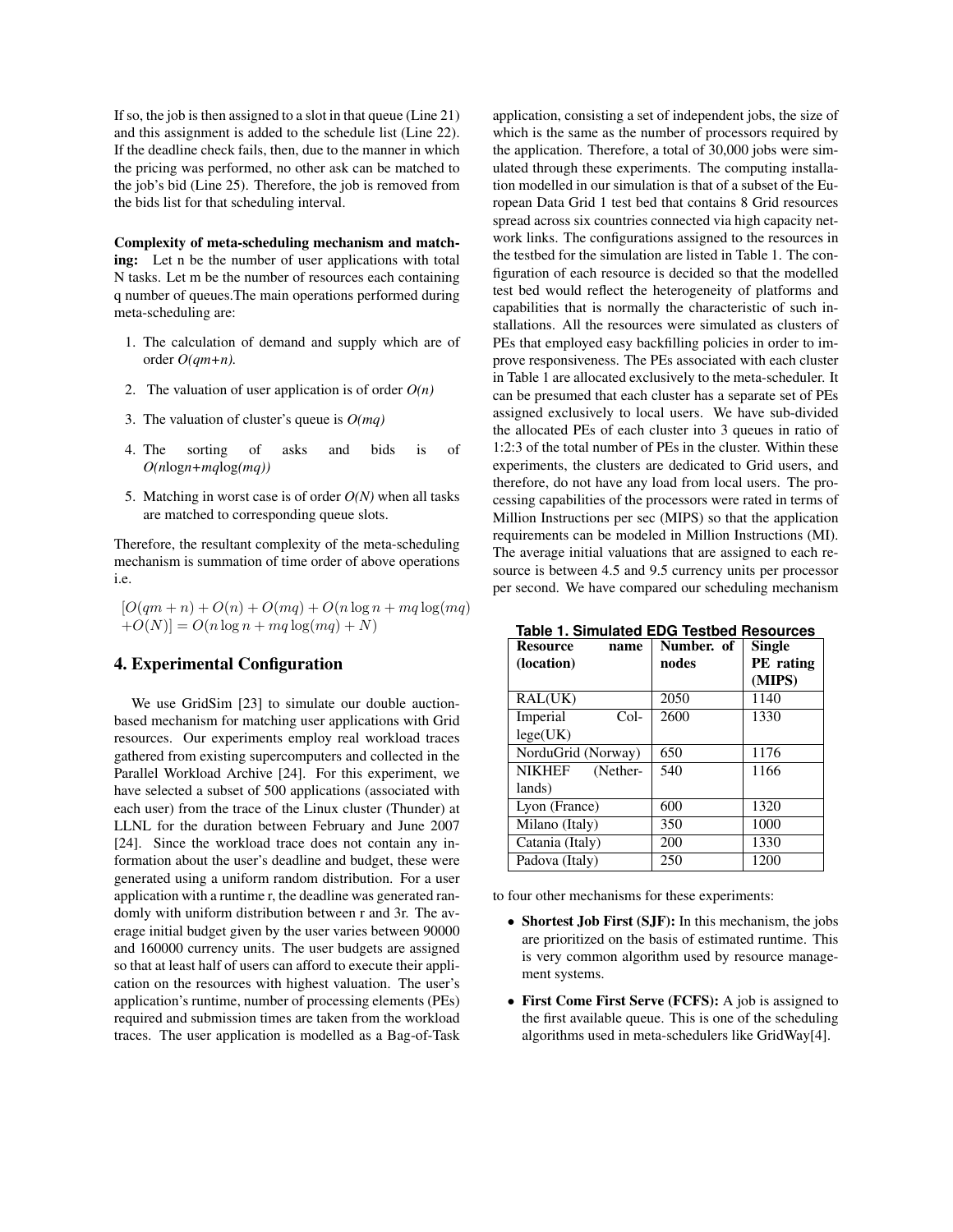- Highest Budget to Fastest Queue (HBFQ): In this mechanism, the job with the maximum budget is assigned to the queue with minimum waiting time. This mechanism favours applications with large budgets.
- FairShare or Proportional Share: In this mechanism, in each schedule interval, each application is assigned queue slots proportional to the ratio of its budget to the combined budget of all the applications. This market-based algorithm is used in REXEC [13].

We tested our meta-scheduling mechanism by performing a series of experiments that compare our mechanism with the others. The following performance metrics are used to compare fairness and user satisfaction of our mechanism with others:

• Deadline urgency: Deadline urgency (u), which indicates user urgency to get his application completed, is defined as:

$$
u = \frac{deadline - starttime}{execution time} - 1
$$
 (3)

where *starttime* is start time of the user application and executiontime is the execution time of user's application. The deadline is considered very urgent when  $u < 0.25$ , urgent when  $0.25 < u < 0.5$ , intermediate when  $0.5 < u < 0.75$ , relaxed when  $1 > u > 0.75$ and very relaxed when  $u/1$ . This metric shows how the scheduler deals with users with different demand on time.

- Budget per job: The budget (valuation) provided by the user for his/her application is divided by the number of jobs contained within the application to normalize the budget across all the applications. This metric examines how the schedulers allocate resources fairly among different users with different budget groups.
- Number of Deadlines missed with increase in number of user applications: This metric is used to examine how the scheduling algorithms are able to cope up with multiple users when demand for resources exceeds their supply.

To evaluate the benefit of our meta-scheduling mechanism for the resources we have also considered the following metrics:

- Average Load of a Resource: This is the number of processors occupied across all the queues available to the meta-scheduler in a resource, divided by the total number of processors allocated to these queues.
- Average Valuation of a Resource: This is the average of the valuations assigned to the queues in a resource by the meta-scheduler.

### 5. Analysis of Results

# 5.1. Benefit for the users



**Figure 2. User Benefit.**

This section shows how our meta-scheduler is more fair to users by not only completing the most number of applications with different QoS needs but also benefiting every user in different urgency and budget groups.

Effect of Deadline urgency . Figure 2 shows the percent of all user applications successfully completed based on the urgency of user application deadlines. An application is not considered successfully completed until all its component jobs are executed. Figure 2 clearly shows that DAM has outperformed other meta-scheduling mechanisms by completing more applications in every urgency group. This is because the valuation of the user application increases with the urgency in DAM but remains static in other mechanisms. The longer an application's jobs wait to be allocated, the higher their value. In this way, the resource allocation is fair to all the applications. FCFS has performed the worst in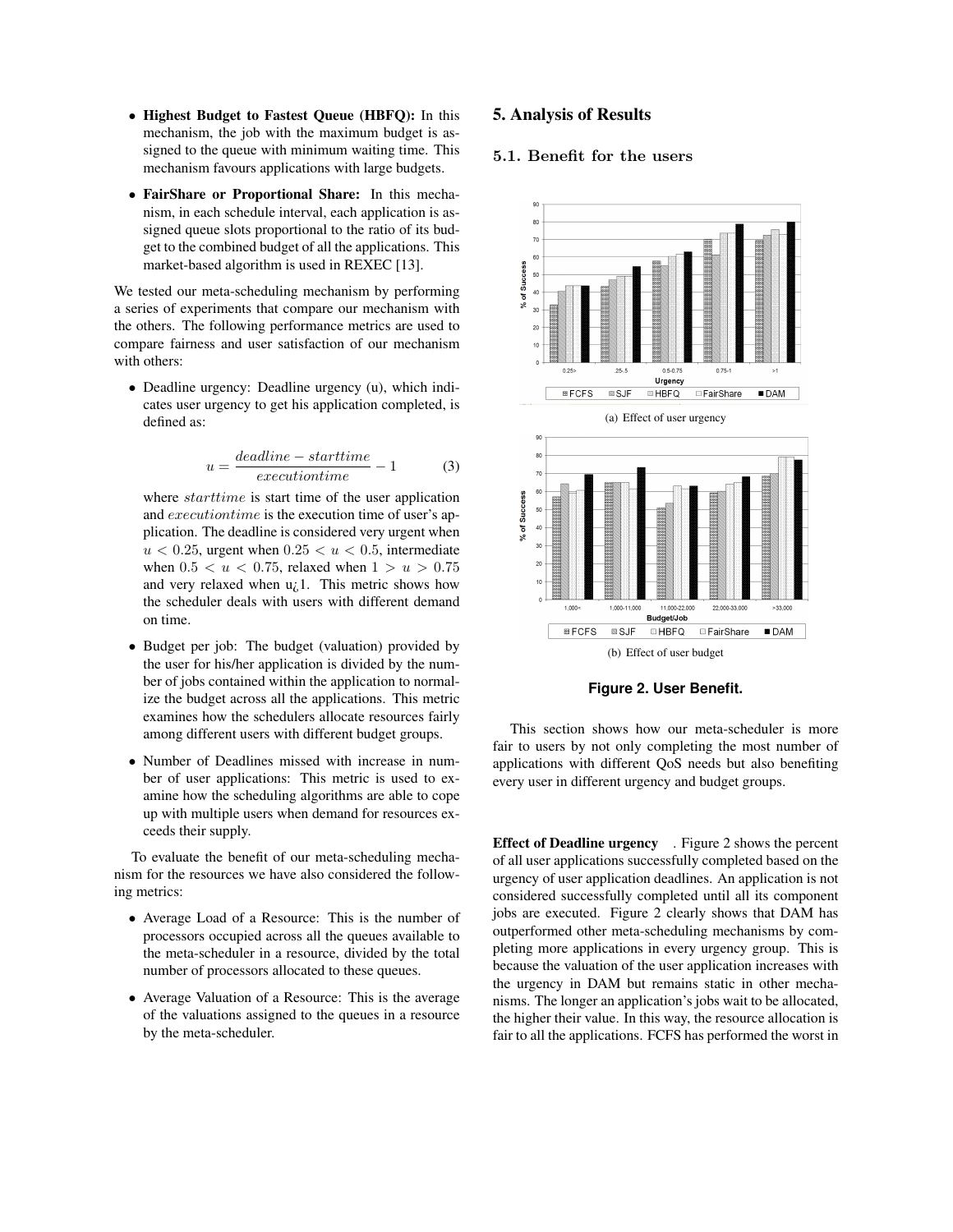

**Figure 3. Number of Deadline Miss**

every case. The reason for this behavior is that FCFS mechanism may result in jobs with relaxed deadline being scheduled earlier than those with strict deadlines. In the case of DAM, it is able to delay users with relaxed deadlines so that it can accommodate applications with strict deadline.

Effect of User Budget . From Figure 3, we can see that DAM completes at least as many as user's applications as FairShare. The FairShare fairly allocates resources among various users on the basis of user budgets. In the case of DAM, difference between the minimum and the maximum percentage of successfully completed is about 14% while for HBFQ, this difference is the highest a mong all other mechanism that is 20%. It can be inferred that HBFQ is least fair for all users while DAM scheduling almost equal number of users from all budget groups. This is due to the fact that our valuation of user application is not evaluated just on the basis of budget given by user as in HBFQ. Thus unlike DAM, HBFQ and FairShare provide more resources to applications with higher budgets without considering the deadlines of other users.

Number of Deadline miss . From Figure 4, we can clearly see as the demand for resources (number of user applications) increases, the number of applications that missed their deadline also correspondingly increases due to the scarcity of resources. In this scenario, DAM is able to satisfy more number of users than other mechanisms as DAM is assigning valuation to user applications according to deadline. In FCFS, deadline misses is increasing rapidly due to starvation of many urgent applications.

# 5.2. Benefit for Resources

In this section, simulation results show how DAM affects the load on different resources.

Variation of Weighted Load and Valuation of Resource with Time . Using our DAM, Figure 5 shows that the



**Figure 4. Resource Benefit.**

load on all the resources increases over time as the number of user applications increases, while Figure 6 shows that the valuation of these resources also increases. This is due to our valuation metric increasing the valuation of a resource when its load increases. This in turn curbs the demand for the resource since our DAM assigns jobs to resources with the lowest valuation first. Hence, jobs are being transferred to other resources. Consequently, the valuation of the leastloaded Padova resource is also the minimum.

However, Figure 6 shows that there is a tremendous increase in the valuation of the Catania and NIKHEF resources. As listed in Table 1, even though Catania has the least number of PEs, it is still being assigned jobs since it has the highest PE rating and thus requires shorter average waiting time for each of its queue as compared to other resources. In case of NIKHEF resources, the reason for high valuation is not only very high load but also job submitted are larger in size which increased the queue waiting time further. Thus resultant increased in the waiting time lead to more high valuation of NIKHEF resources. On the other hand, the RAL and Imperial College resources with the highest number of PEs are among the least-loaded resources and hence also valued least.